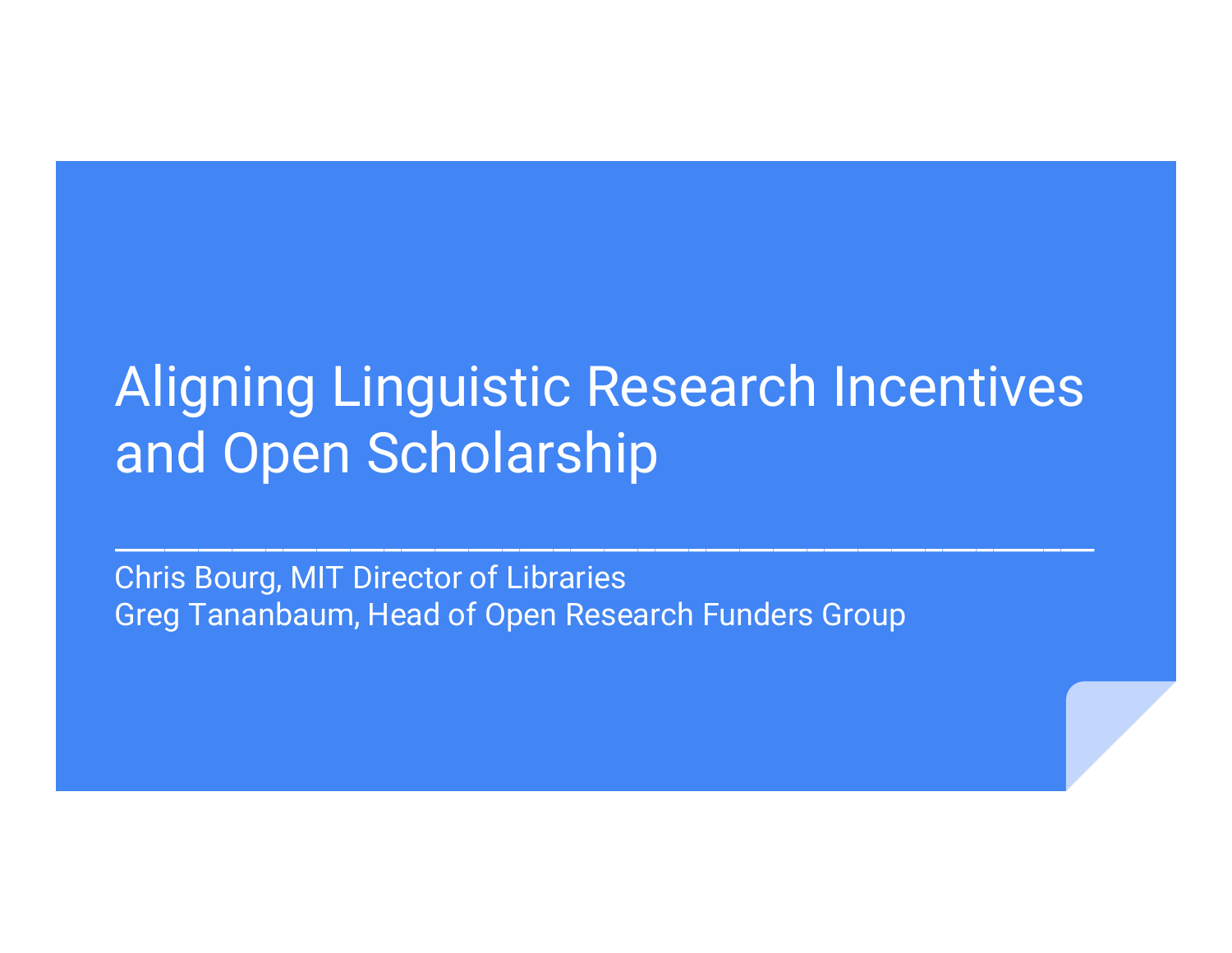# Overview of NASEM's Roundtable on Aligning Incentives for Open **Science**

The National Academies of **SCIENCES FNGINFFRING MEDICINE**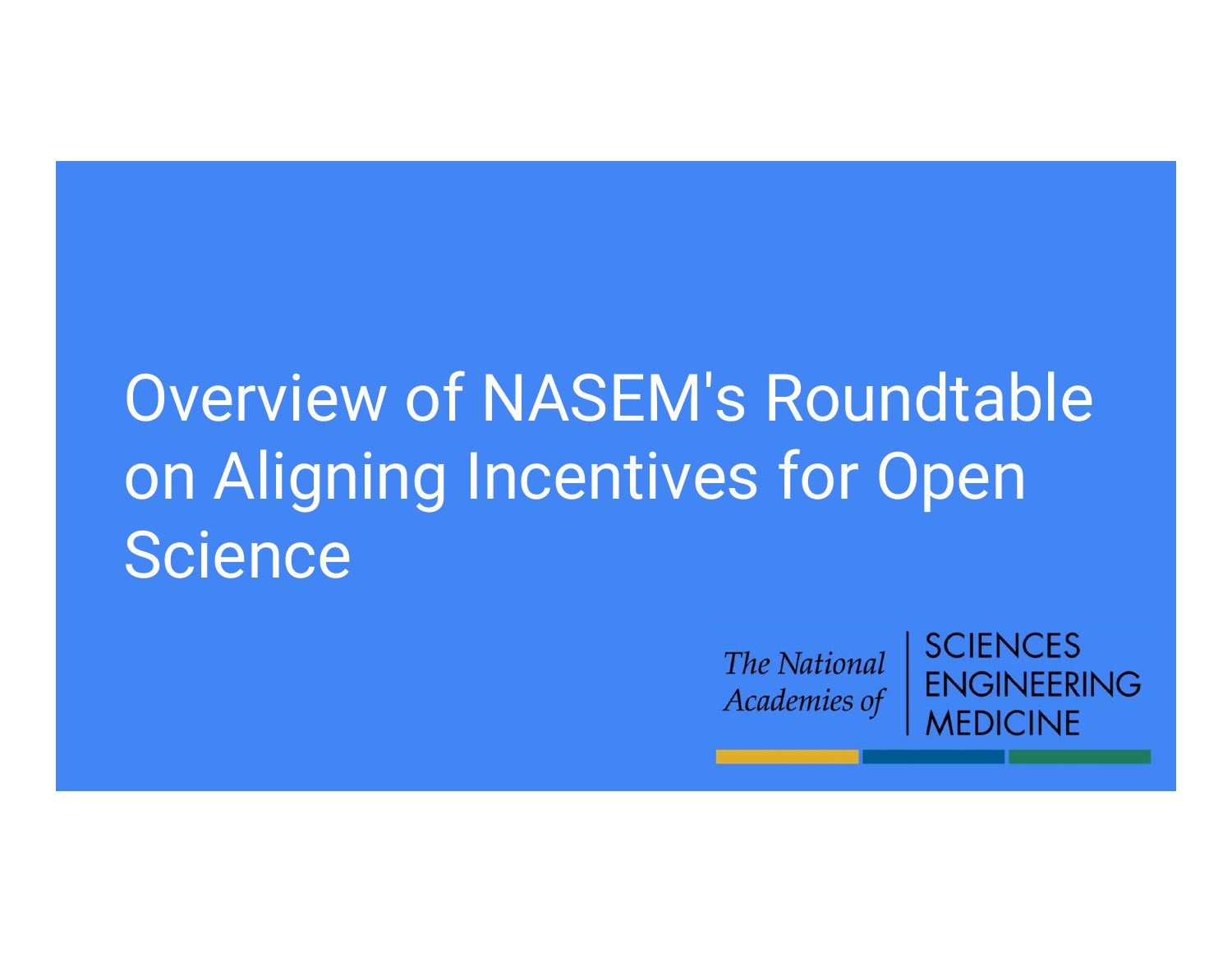### NASEM Roundtable: Goals

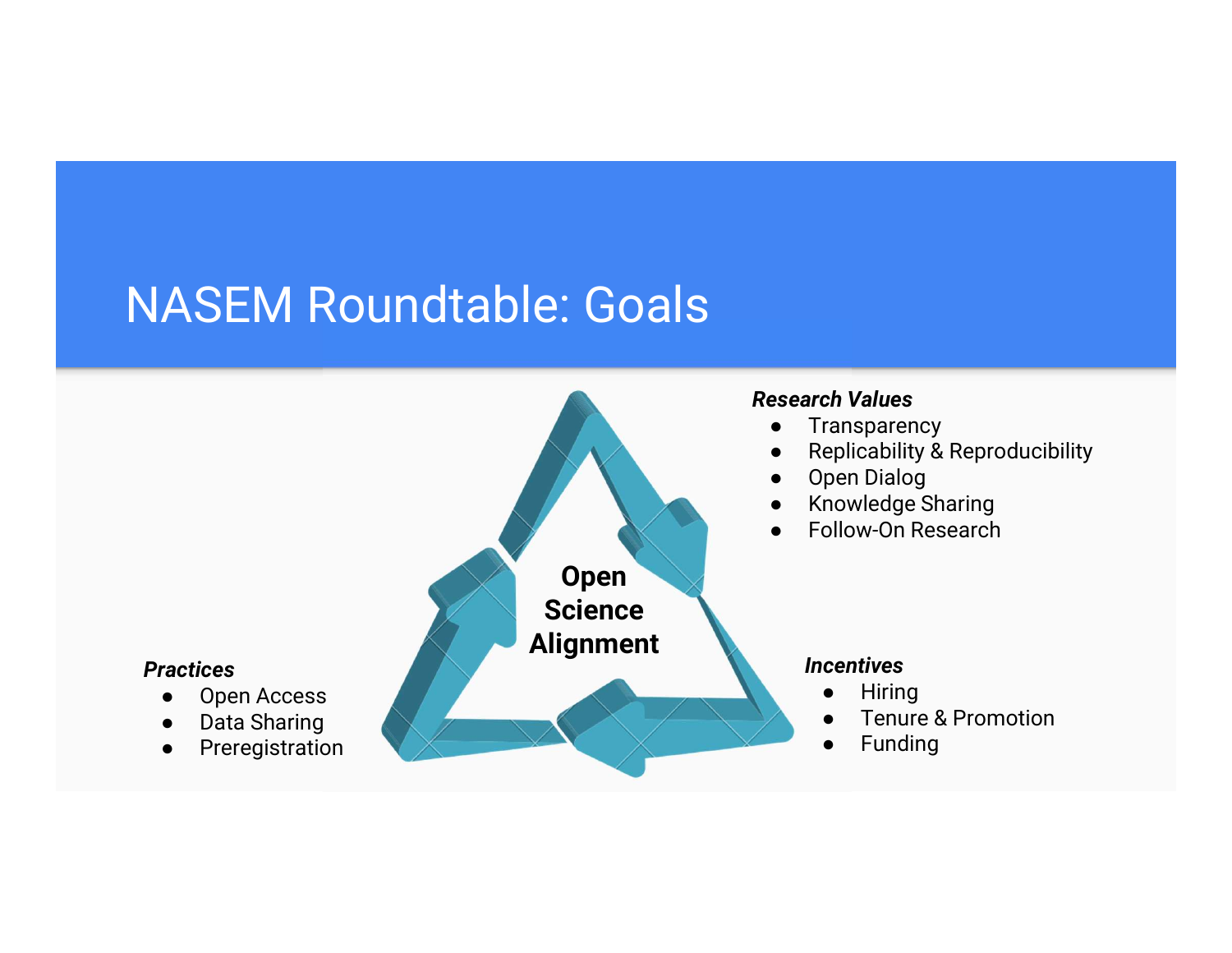### NASEM Roundtable: Participants

### **Universities**

- **•** Arizona State University
- Atlanta University Center
- Benedict College 
 Property and America and America and America and America and America and America and America and America and America and America and America and America and America and America and America and Americ
- Harvard University
- Howard University Noward University
- Johns Hopkins University
- Massachusetts Institute of **Technology**
- Princeton University Princeton University
- Stanford University
- Trinity University
- University of Arizona
- University of California
- University of California at Los Angeles
- University of Houston **Contains the Container of Security** of Australian Contains and Contains of Table 1, 1970
- University of Southern California | | ●

### Funders

- Alfred P. Sloan Foundation
- **American Heart Association**
- Andrew W. Mellon Foundation
- Arcadia
- Arnold Ventures **Arnold Ventures**
- **Bill & Melinda Gates Foundation**
- Coalition for Epidemic Preparedness | Innovations and the set of the set of the set of the set of the set of the set of the set of the set of the set of the set of the set of the set of the set of the set of the set of the set of the set of the set of the set
- **Gordon and Betty Moore Foundation**
- **Bealth Research Alliance Designation Designation**
- **Howard Hughes Medical Institute ■ ■**
- James S. McDonnell Foundation **Constant**
- John Templeton Foundation **Constant Constant Constant**
- Leona M. and Harry B. Helmsley Charitable Trust
- Lumina Foundation **Lumina Foundation**
- **Robert Wood Johnson Foundation**
- Schmidt Futures
- Wellcome Trust

### Agencies & Others

- Association of American Medical Colleges
- Association of American **Universities**
- Association of Public and Landgrant Universities
- **European Commission**
- National Institute of Standards and **Technology**
- National Institutes of Health
- Open Research Funders Group
- **National Science Foundation**
- Scholarly Publishing and Academic Resources Coalition
- U.S. Department of Education
- United Kingdom Research and Innovation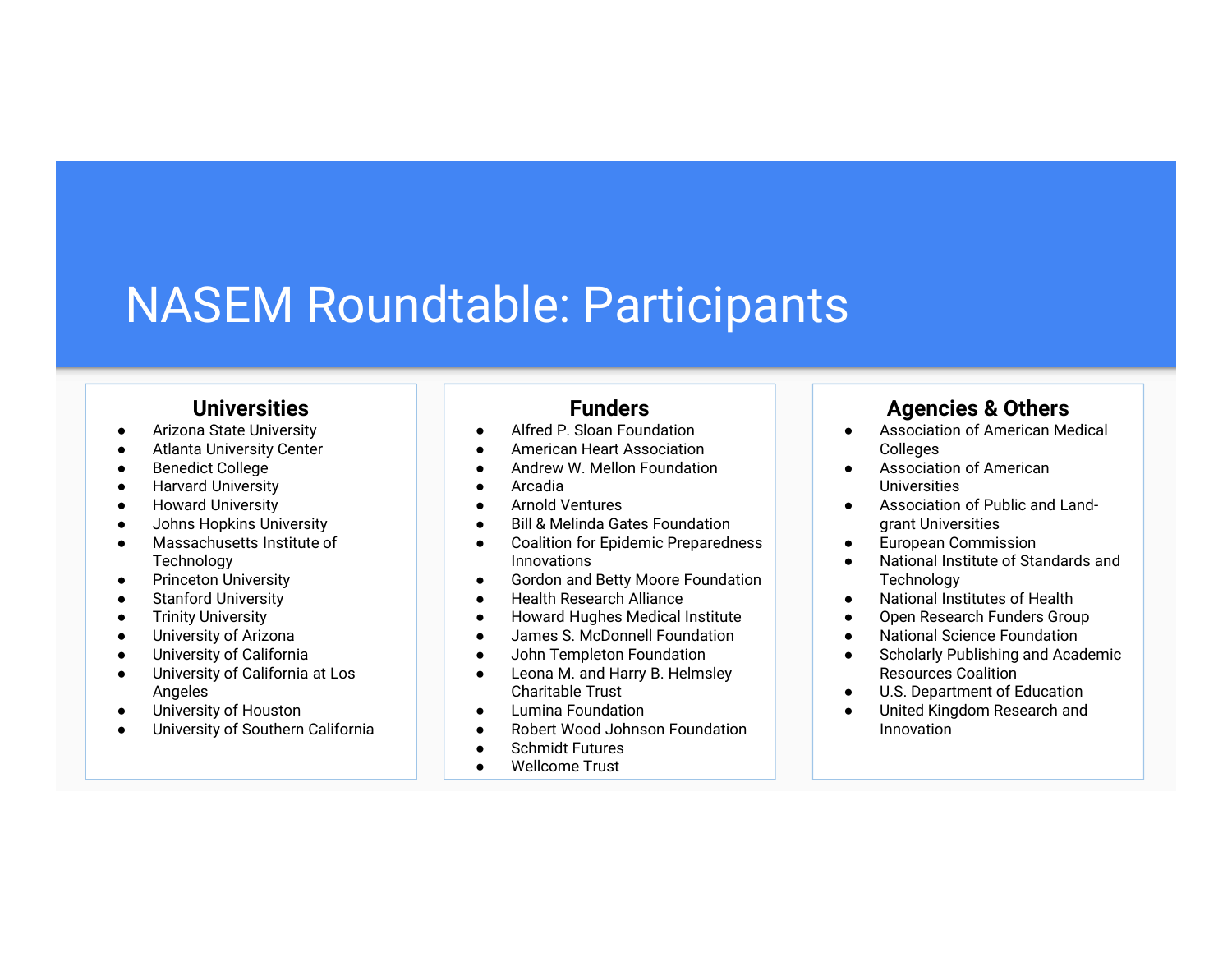# Roundtable

Actionable guidance and resources designed to assist university leadership, academic department chairs, research funders, and government agencies.

#### The Open Science Imperative

#### Draft version 3.0

#### October 31, 2019

Note to Roundable Member: This narrative, drafted by the Successi Stories verking group, is<br>therefore, This narrative, drafted by the Succession Successive Control of the Successive Control of the Successive Control of th complemented by a longer reader (for those wishing to do a deeper dive) and a shorter infographic (for those seeking a very broad overview,

> Over the last 20 years, the research community has grown increasingly interested in and supportive of Open Science activities. Open Science encompasses a range of individual, institutional, and community efforts to broaden access to research outputs. This increases accessibility facilitates better collaboration and outcomes as a function of collective intelligence By prioritizing shared discovery over individual and institutional agendas, Open Science<br>practices are spurring the knowledge economy, generating broad social and public benefits, strengthening cultural values around scientific literacy and education, and improving public policy and democracy.<sup>1</sup> Despite the benefits of Open Science, individual researchers face power was demonstrated through the state and the product of the state of the current credit and numerous barriers that are restricting broad uptake of these practices. The current credit and reward systems diging<br>equilippe movements to change their incomments to realize the benefits of Open Science. This while propart prepared in conjunction with the National Academies of Sciences, Engineering, and National Way and Sciences, Engineering, and state of Open Science, contrasts the diminishing returns of the traditional scientific model with the advantages of emergent Open Science practices, and suggests possible measures that organizations can individually and collectively undertake to shape the future of research and discovery.

#### The State of Open Science

Open Science has been conceptualized in philosophical and ideological terms as an affinity for open flows of information to facilitate innovation for the betterment of society $^2$  but is most frequently used as an umbrella term to describe active efforts to reduce the barriers to analysis and the material and the public. A commonly used definition of Open Science is "the idea that scientific knowledge of all kinds should be openly shared as early as is practice in the discovery process."<sup>3</sup> Although varying conceptualizations and definitions of Open Scien

Tennant et al., 2016; Zuccala, 2010 <sup>2</sup> Gold, 2016<br><sup>1</sup> Nielsen, 2011

#### Data

Relevance to Open Ecosystem The independent confirmation of results and conclusions is critical for understanding scientific soundness and informing future research activities. Openly shared data can shed light on negative<br>results and attempted research directions, with the potential to improve efficiency of the research process, as well as lead to novel analyses and conclusions.

#### **Examples of Open Data Policies**

- . The American Heart Association requires grant applicants to include a data sharing plan as part of the application process. Any research data that is needed for independent verific research results must be made freely and publicly available within 12 months of the end of the<br>funding period (and any no-cost extension).
- The European Open Science Cloud (EOSC) has developed a strategic implementation plan for the<br>creation of a data commons housing interoperable, machine-readable data across domains, consistent with FAIR principles.
- consistent with PAIR principles.<br>The <u>Yale University Open Data Access (YODA) Project</u> facilitates clinical trial data access to<br>promote independent analyses of the data. It also provides a formal vetting of the data to<br>en

#### Considerations

A number of issues merit consideration by organizations developing open data policies, including the following:

- Comprehensiveness. What data is needed for the independent verification of research<br>results? To what extent, it any, are lab notebooks, partial datasets, preliminary analyses, and<br>other materials necessary to facilitate th
- Timing. Given the centrality of open data in replicating and reproducing research results, should<br>all data related to these results be made available concurrent with the posting of research<br>findings? Should researchers b further explore their research data before sharing it with the community?
- . Financial support. Will the policy maker provide funding to defray costs of preparing and/or depositing the data? If so, is there a cap on the amount? Must the researcher explicitly account
- for these expenses at the time of project design? - Licensing. What type of licensing requirements will the policy include to facilitate reuse of the
- . Proprietary Software. To the extent that the data can only be accessed or analyzed through
- For the state is not open source, what steps can be taken to reduce restrictions on its reuse?<br>Data Monagement Plans. What support and guidance will the organization provide to help the service control researcher clearly a provide to help the shared? What mechanisms are in place to ensure that the researcher adheres to the data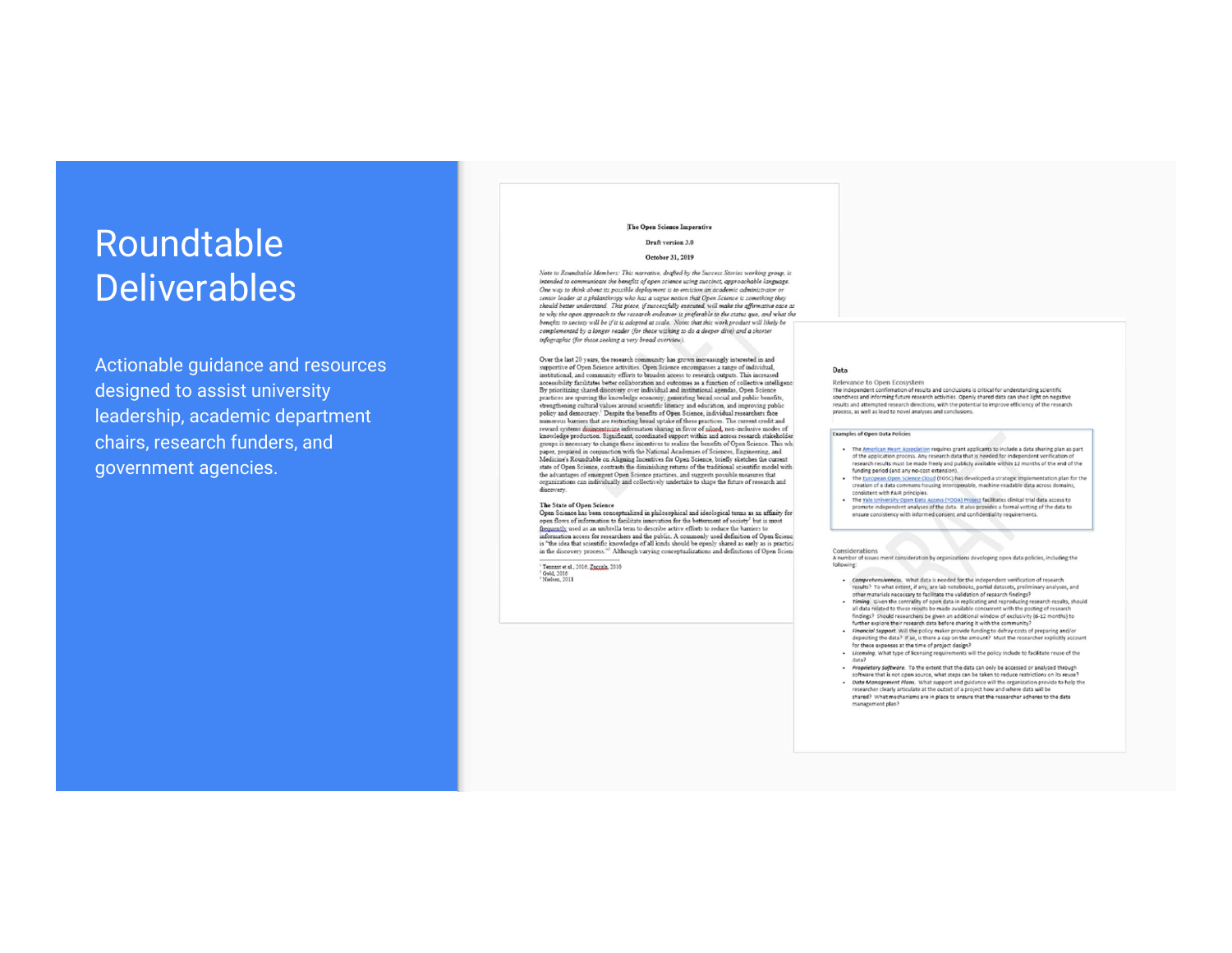## Provost & Chairs Working Group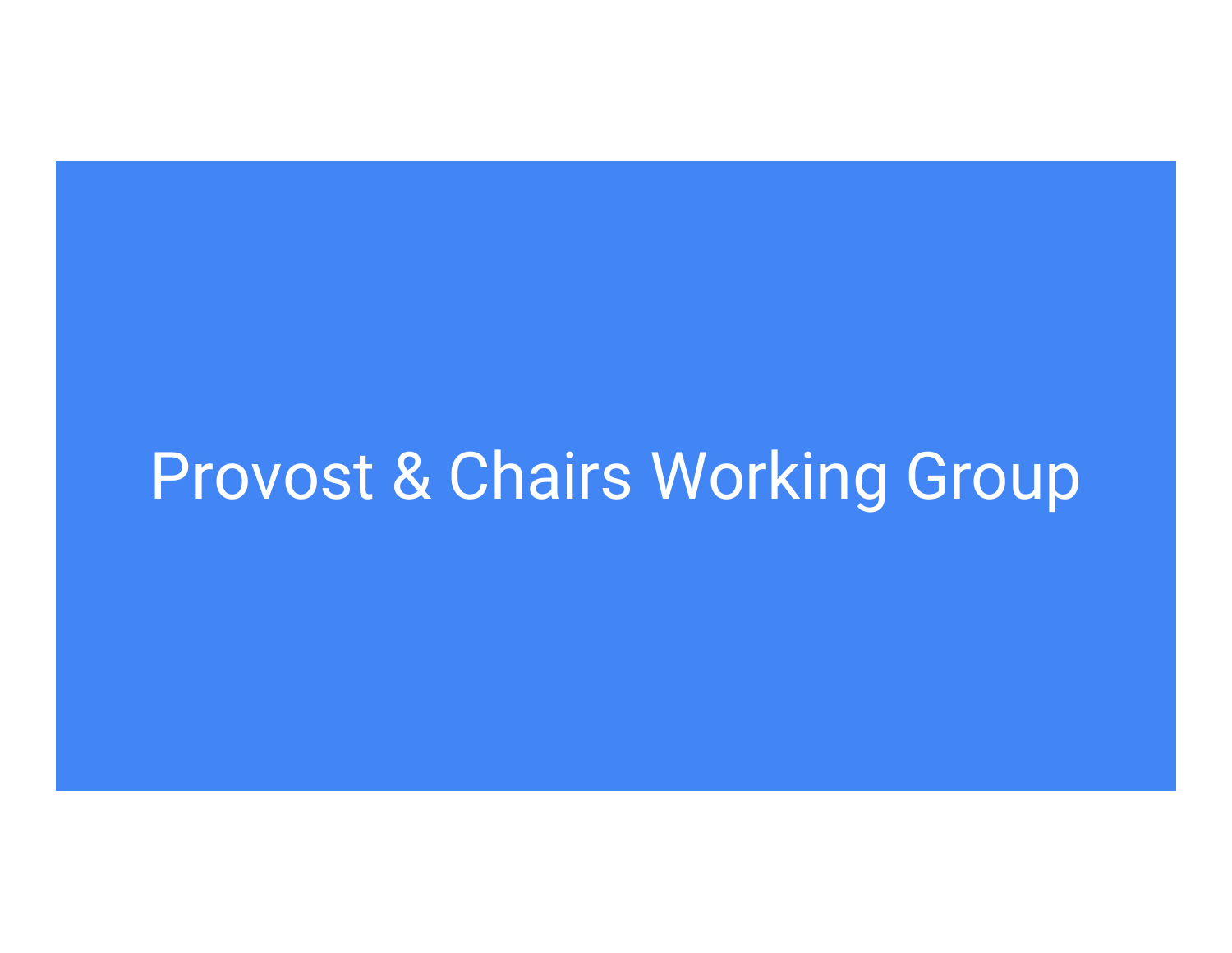## P&C Group's Origin Story

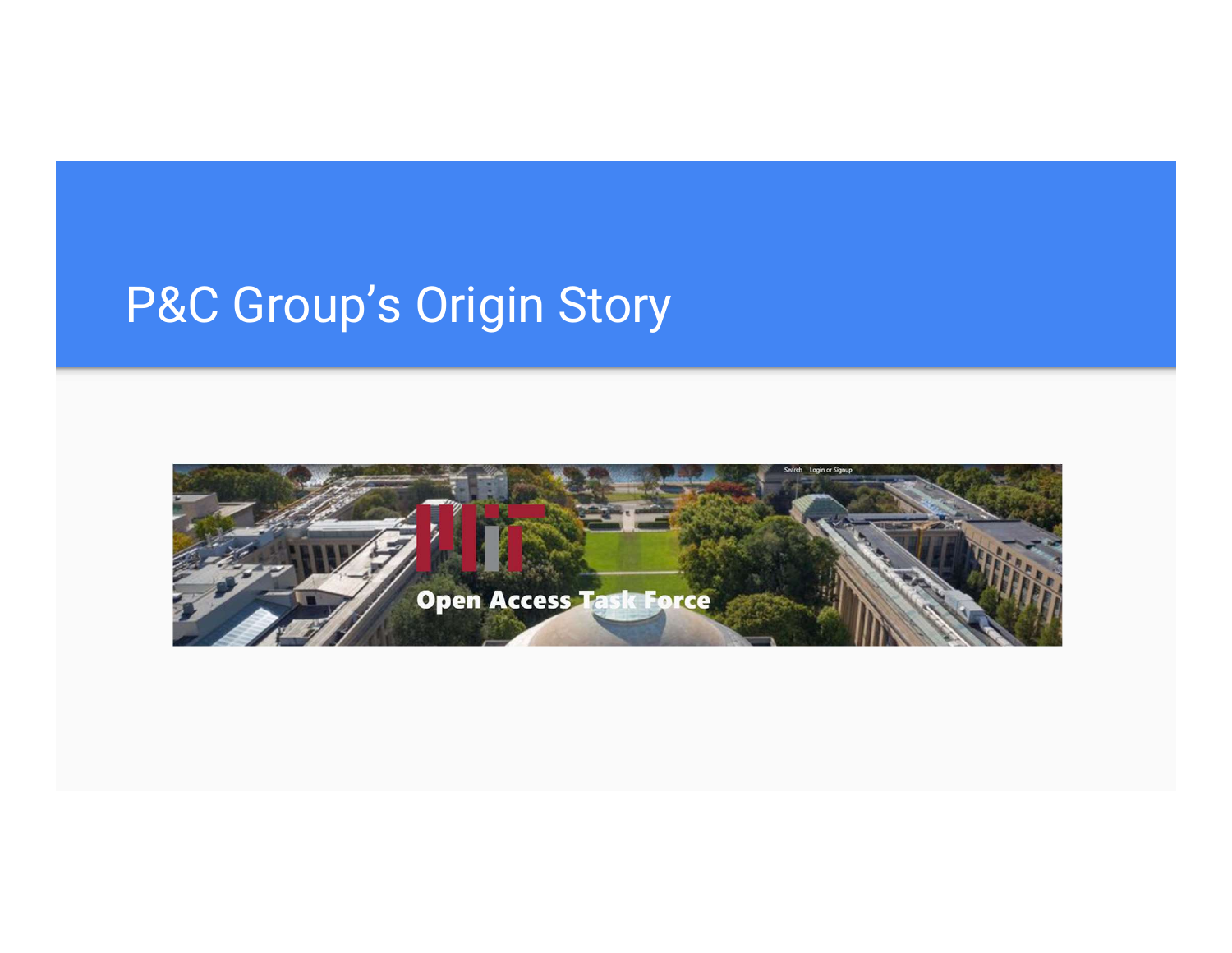### P&C Relationship to Other Working Groups

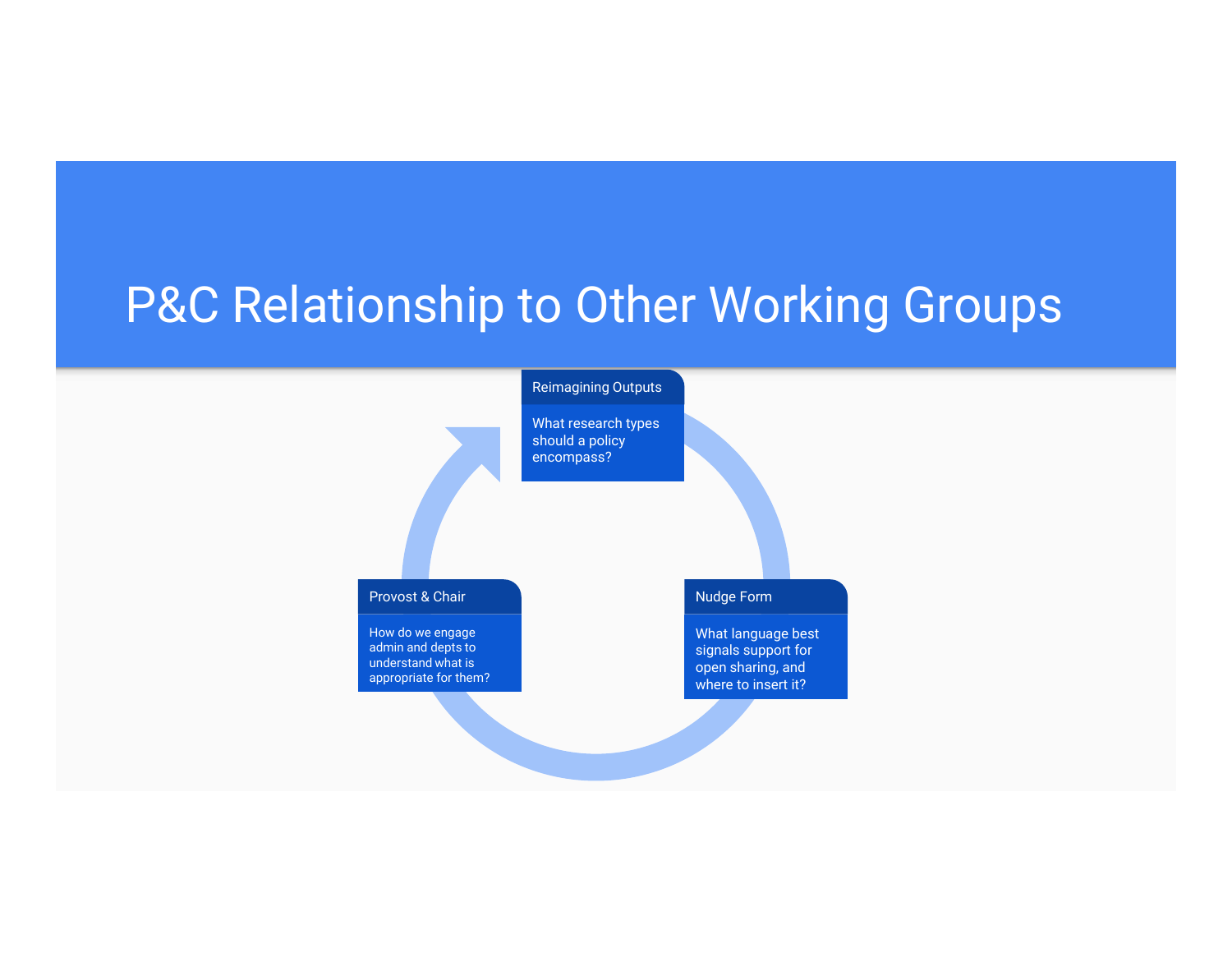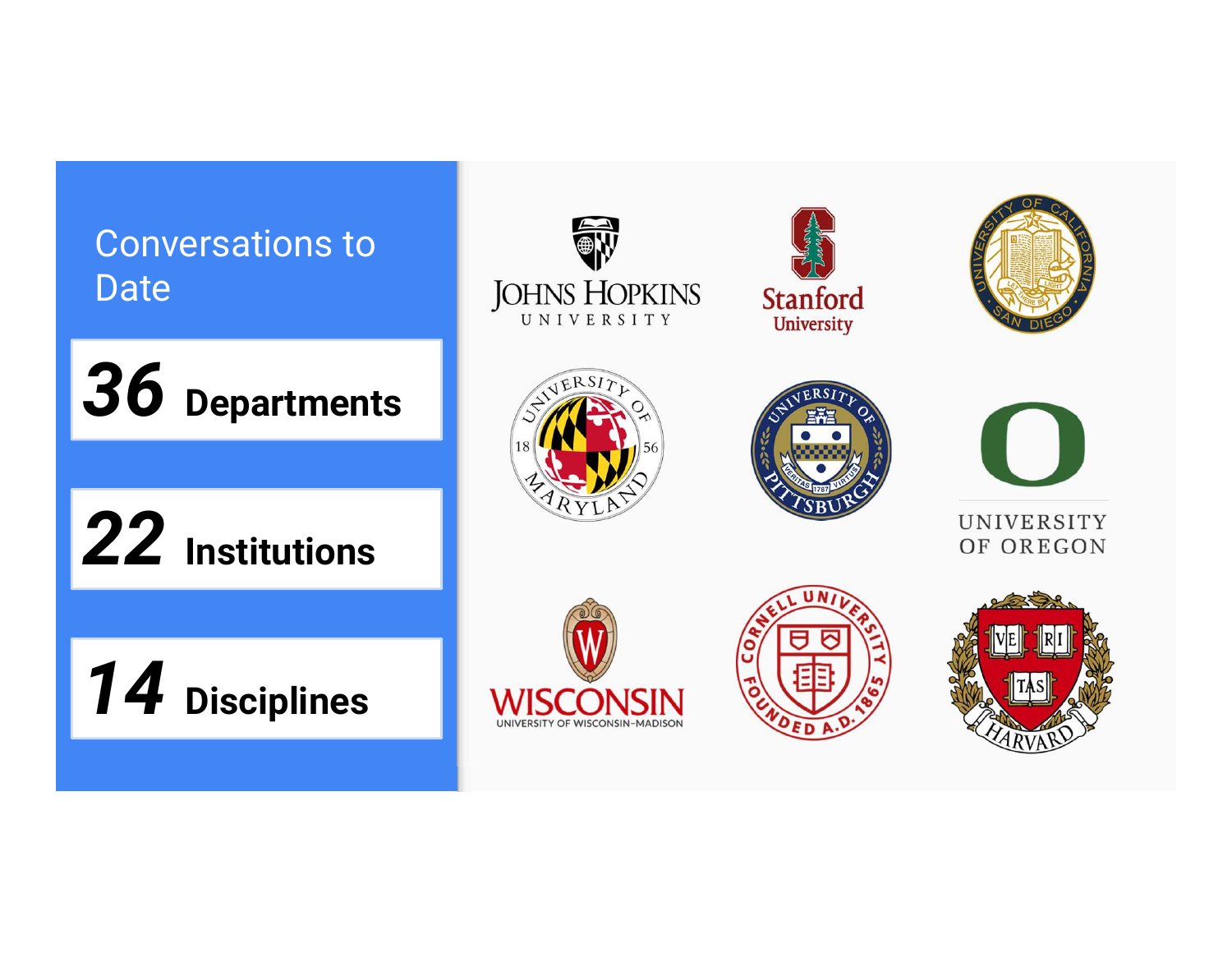## Collaborating with the LSA





**SCIENCES ENGINEERING MEDICINE**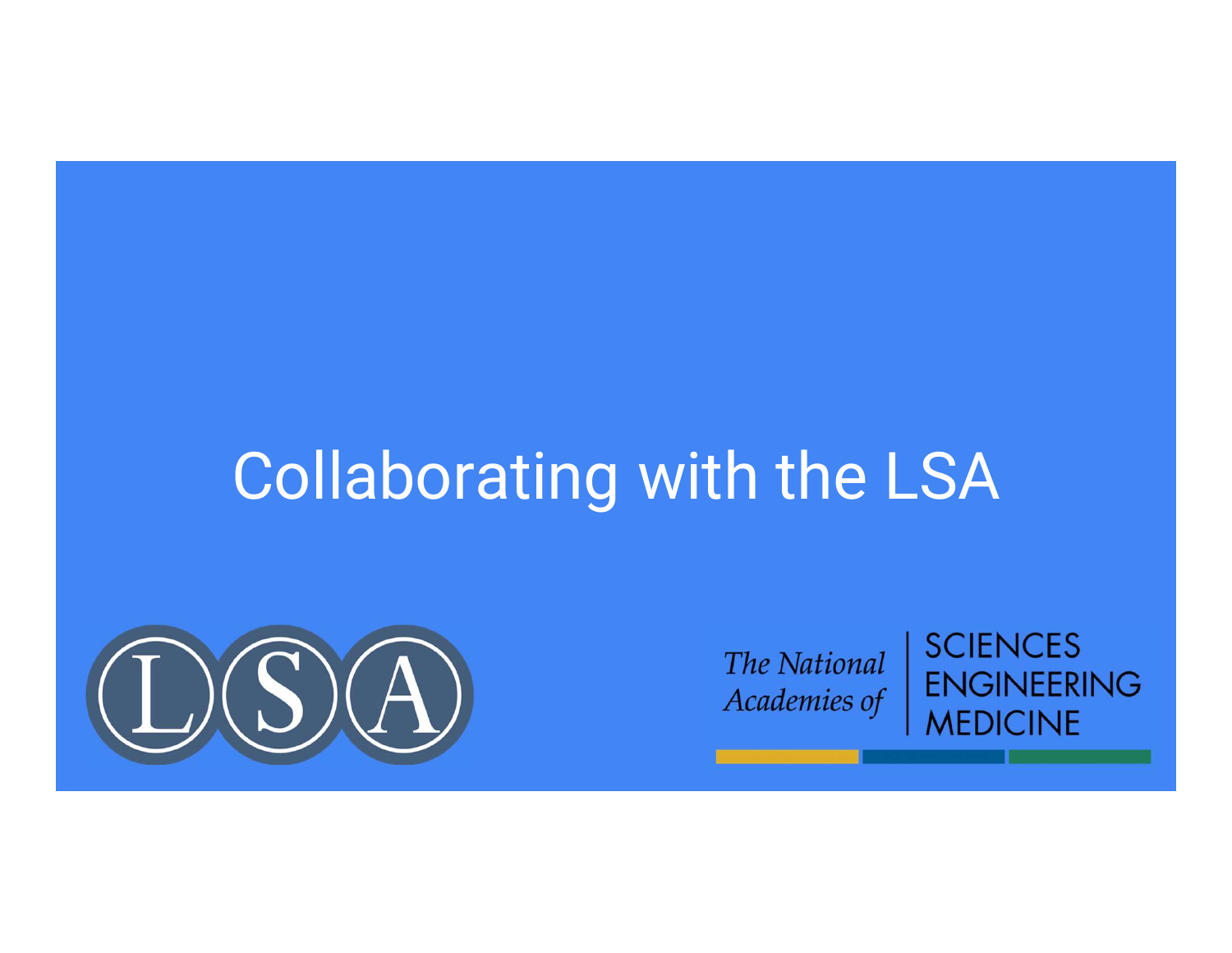"How do we make sure that the open science policies we implement here will align with what our peers are doing in their own departments? " ow do we make sure that the op<br>
ence policies we implement here<br>
gn with what our peers are doing<br>
their own departments? "<br>
- Really Smart Department Chair from Big-Time University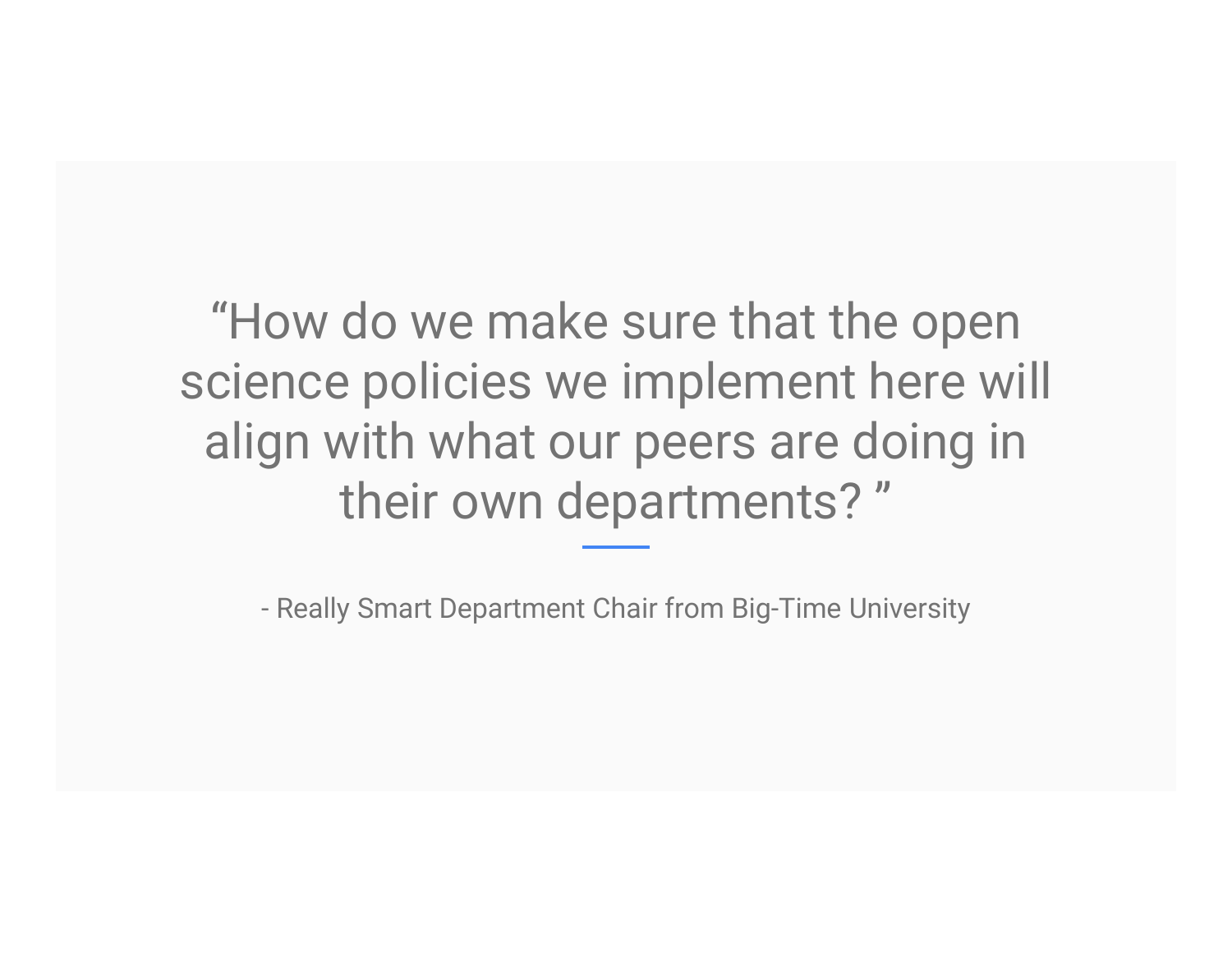"It would totally suck if we made our people do open stuff that made it harder for them to get work elsewhere. " "It would totally suck if we made our<br>
beople do open stuff that made it harder<br>
for them to get work elsewhere. "<br>
—<br>
- Really Smart (If Perhaps Slightly More Blunt) Department Chair from<br>
Different Big-Time University

Different Big-Time University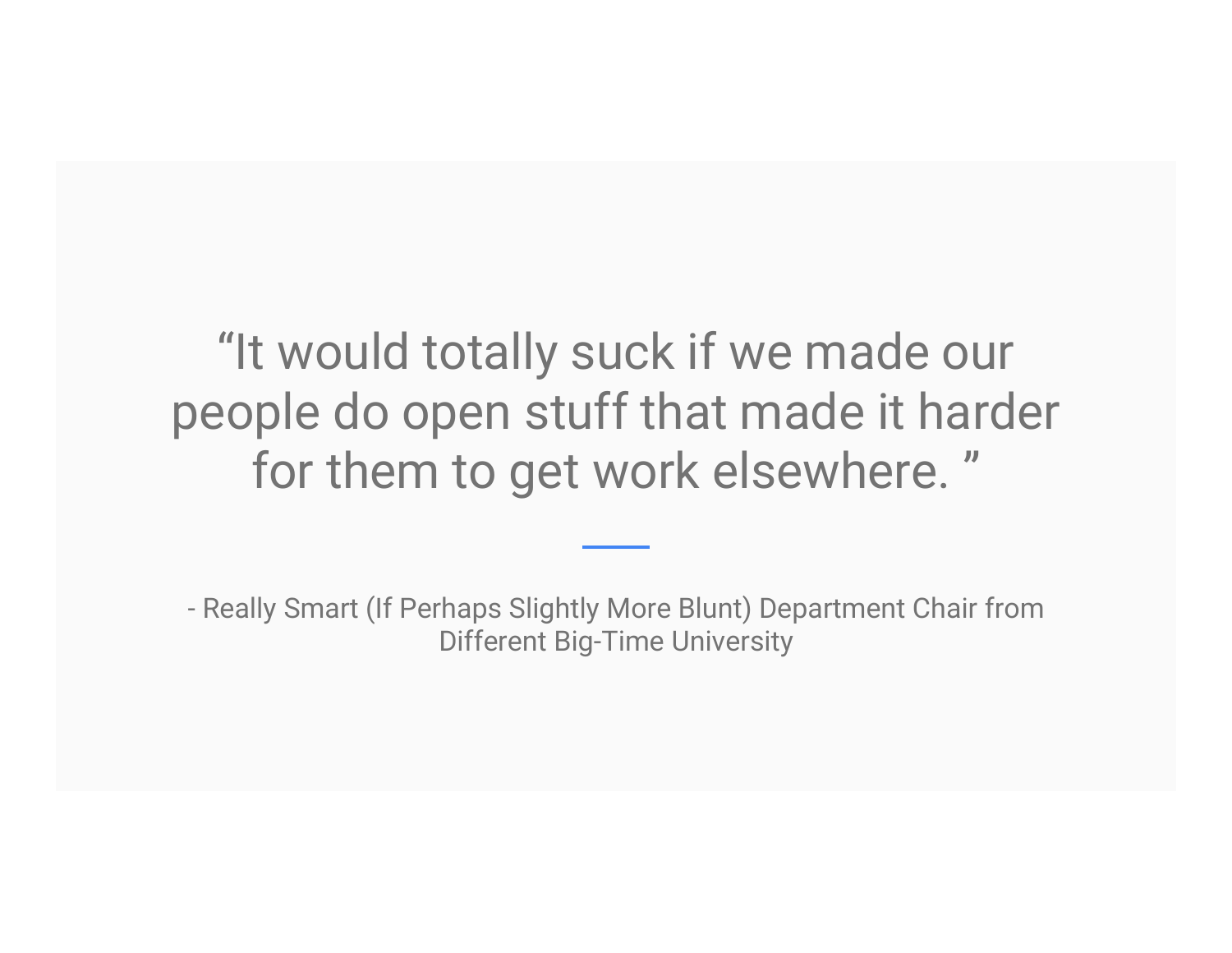## The Psychology Example

#### **Department:**Arts & Sciences, College of

**Department:** Department of Psychology, Developmental Area **Rank: Assistant Professor Annual Basis: 9 Month** 

#### **Application Deadline** Review of applications will begin October 15, 2019; position open until filled

#### **Required Application Materials**

Candidates are asked to apply online at https://academicjobsonline.org/ajo/jobs/14601 by submitting a cover letter, curriculum vitae, three letters of recommendation, three representative publications, and three statements: (1) research accomplishments and future plans, (2) teaching experience and approach, and (3) personal contributions and/or plans to foster an environment of equity and inclusion for faculty, staff, and students from diverse backgrounds.



Our department embraces the values of open and reproducible science, and candidates are strongly encouraged to address in their statements how they have pursued and/or plan to pursue these goals in heir work.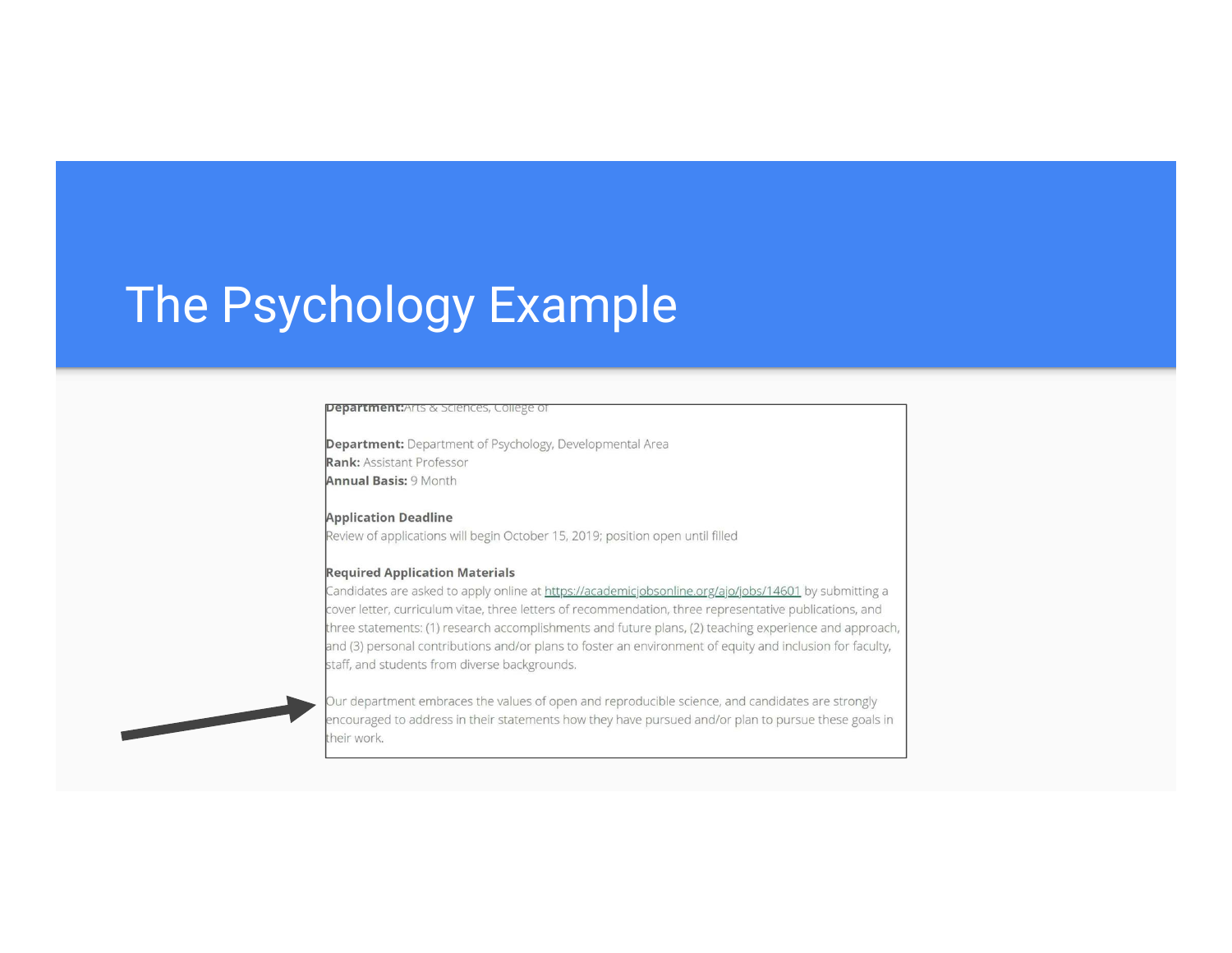## Sample Signalling Language: Faculty Annual Reporting

- For each of the categories below, please provide representative examples demonstrating how (where appropriate) you have made outputs resulting from your research openly accessible. If possible, please provide the DOI and license terms under which the materials are available.
	- Open access articles
	- Open access books, book chapters, and/or monographs
	- Copies of your papers, chapters, monographs, or other published materials in institutional or disciplinary repositories
	- $\circ$  Etc.
- If known, describe how others have made use of these open research outputs, and include relevant DOIs if possible. This can include use in other disciplines and outside of academia.
- Please describe the impact that your openly available research outputs from this evaluation period have had from the research, public policy, pedagogic, and/or societal perspectives.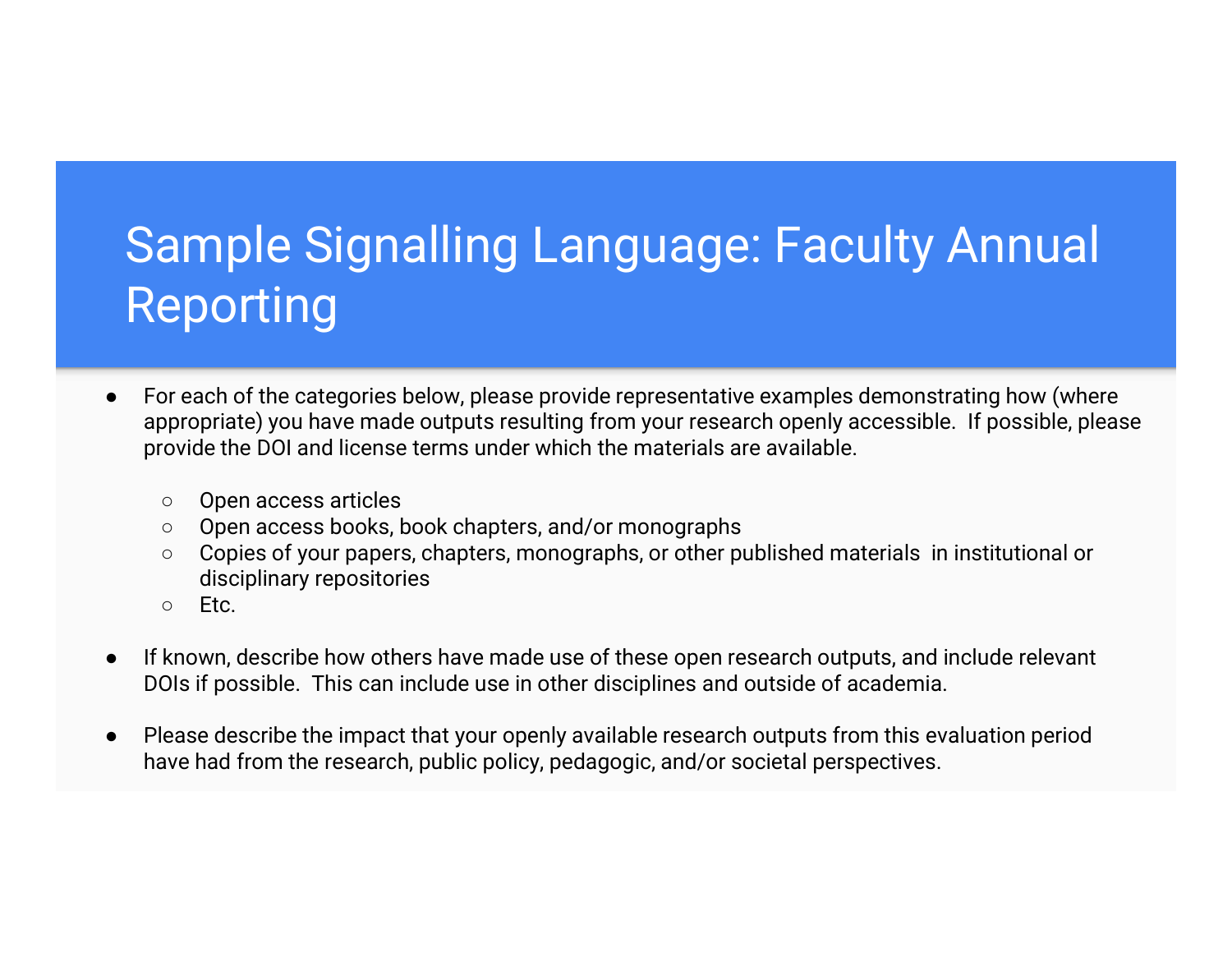### So What Do We Want?

Coordinated action to that are appropriate for your<br>
department vour institution<br>
1. Commitments to Engage with Department Colleagues department, your institution, and your discipline.

- 
- 1. Build a "Linguistics Coalition of the Willing"<br>1. Collaborate to Develop Linguistics-Appropriate Language<br>and Insertion Points 1. Build a "Linguistics Coalition of the Willing"<br>1. Collaborate to Develop Linguistics-Appropriate Language<br>2. Collaborate to Develop Linguistics-Appropriate<br>Propagation Plans and Insertion Points 1. Build a "Linguistics Coalition of the Willing"<br>1. Collaborate to Develop Linguistics-Appropriate Language<br>2. Collaborate to Develop Linguistics-Appropriate<br>2. Collaborate to Develop Linguistics-Appropriate<br>2. Commitment 1. Build a "Linguistics Coalition of the Willing"<br>1. Collaborate to Develop Linguistics-Appropriate Language<br>and Insertion Points<br>1. Collaborate to Develop Linguistics-Appropriate<br>Propagation Plans<br>1. Commitments to Engage 1. Build a "Linguistics Coalition of the Willing"<br>1. Collaborate to Develop Linguistics-Appropriate Language<br>2. Collaborate to Develop Linguistics-Appropriate<br>2. Collaborate to Develop Linguistics-Appropriate<br>2. Commitment
- develop open science plans and the collaborate to Develop Linguistics-Appropriate<br>Propagation Plans Propagation Plans
	- and Academic Leadership to Get Buy-In
	- Engagements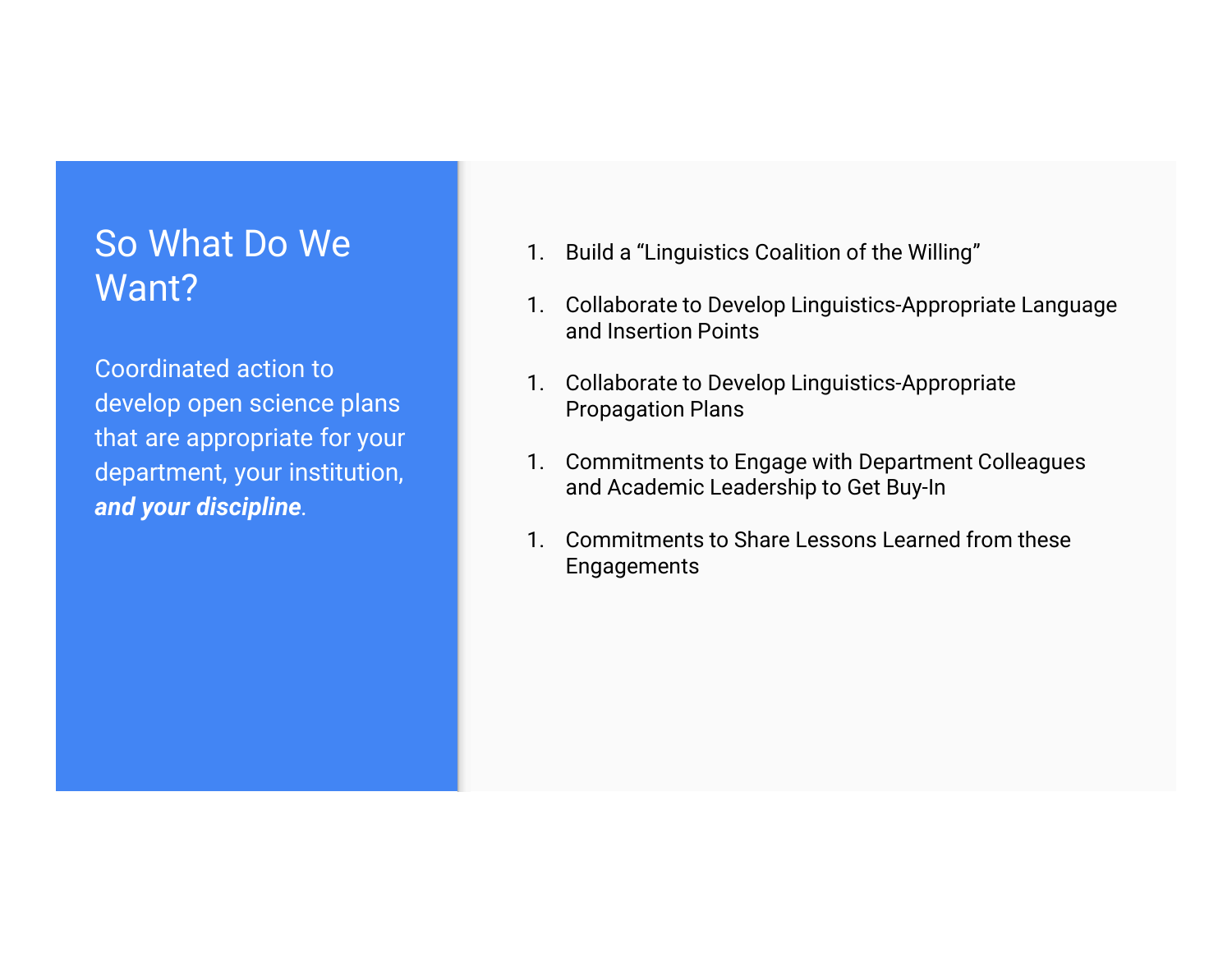# **Prepared to Do?** 1. Leverage NASEM Imprimatur to Ensure Academic

Lead the effort to understand what open and policies can be realistically implemented at scale in linguistics.

- ...and What Are We 1. Provide Toolkit of Resources to Adapt and Adopt
- 1. Provide Toolkit of Resources to Adapt and Adopt<br>1. Leverage NASEM Imprimatur to Ensure Academic<br>Leadership are Engaged 1. Provide Toolkit of Resources to Adapt and Adopt<br>1. Leverage NASEM Imprimatur to Ensure Academic<br>Leadership are Engaged<br>1. Coordinate Linguistics Cohort Discussions Leadership are Engaged
	-
- science language, practices, **1. Analyze Collective Wisdom and Share with Broader** 1. Provide Toolkit of Resources to Adapt and Adopt<br>1. Leverage NASEM Imprimatur to Ensure Academic<br>Leadership are Engaged<br>1. Coordinate Linguistics Cohort Discussions<br>1. Analyze Collective Wisdom and Share with Broader<br>Lin 1. Provide Toolkit of Resources to Adapt and Adopt<br>1. Leverage NASEM Imprimatur to Ensure Academic<br>Leadership are Engaged<br>1. Coordinate Linguistics Cohort Discussions<br>1. Analyze Collective Wisdom and Share with Broader<br>Lin Linguistics Community